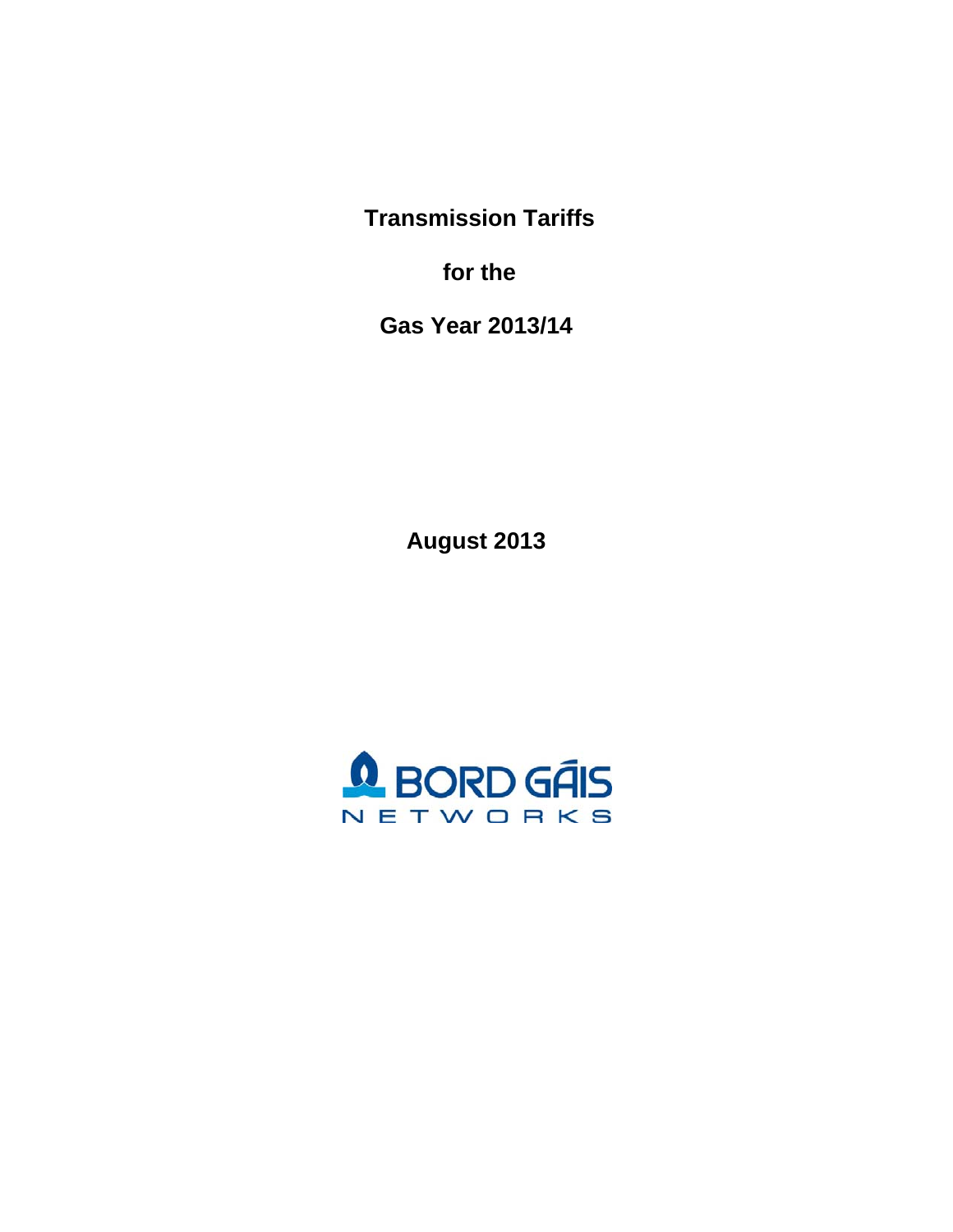# **1. Introduction**

Bord Gáis Networks (BGN) welcomes the opportunity to present its paper to the CER on the Transmission Tariffs for 2013/14. This paper outlines the indicative tariffs calculated by applying the Revenue Control Formulae as determined by the CER for the PC3 period using BGN's revenue requirement as set out in the CER's PC3 decision (CER/12/196).

The calculation of 2013/14 Transmission tariffs involves a number of steps:

- 1. Updating the CER published 5 Year Revenue Control model to reflect
	- Application of the WACC trigger mechanism a reduction in WACC from 6.39% to 5.2%
	- Forecast out-turn revenues for GY'12/13
	- CER approval of incremental Capex for Wexford & Glanbia

These changes result in the allowed revenue decreasing by  $\epsilon$ 24.66m (10/11 monies) for 13/14.

- 2. The CER has directed that the allowed Interconnector Revenues for 14/15-'16/17 be equal in each year rather than pro-rata to forecast bookings. This change results in the allowed revenue decreasing by  $\text{\textsterling}0.12m$  (10/11 monies) for 13/14.
- 3.Deriving the allowed revenue through application of the revenue control formulae.
- 4.Forecasting system demand incorporating CER decision on CER/13/122 "Access Tariffs and Financing the Gas Transportation System"
	- BGN are forecasting that 3.4% of Exit Revenues will arise from Short Term Capacity Products and the Annual Tariff is calculated on this basis;
- 5.Calculating unit capacity and commodity tariffs using the tariff structure based on BGN's required revenue set against projected peak day and annual volume figures.

The net effect of these four adjustments result in the 13/14 allowed revenue decreasing by  $\leftarrow$  44.78m (from  $\leftarrow$  233.15m to  $\leftarrow$  88.37m) in 10/11 monies. In 13/14 monies the decrease is €46.59m (€242.59m to €196.0m)

All calculations are shown in the appendices.

# **2. Executive Summary**

Applying the Revenue Control Formulae and incorporating updated demand forecasts, results in a real tariff increase of circa 2.5% (an increase of 3.7% when inflation of 1.2% is included) for Moffat shippers and a real decrease of 7.8% (a decrease of 6.6% when inflation is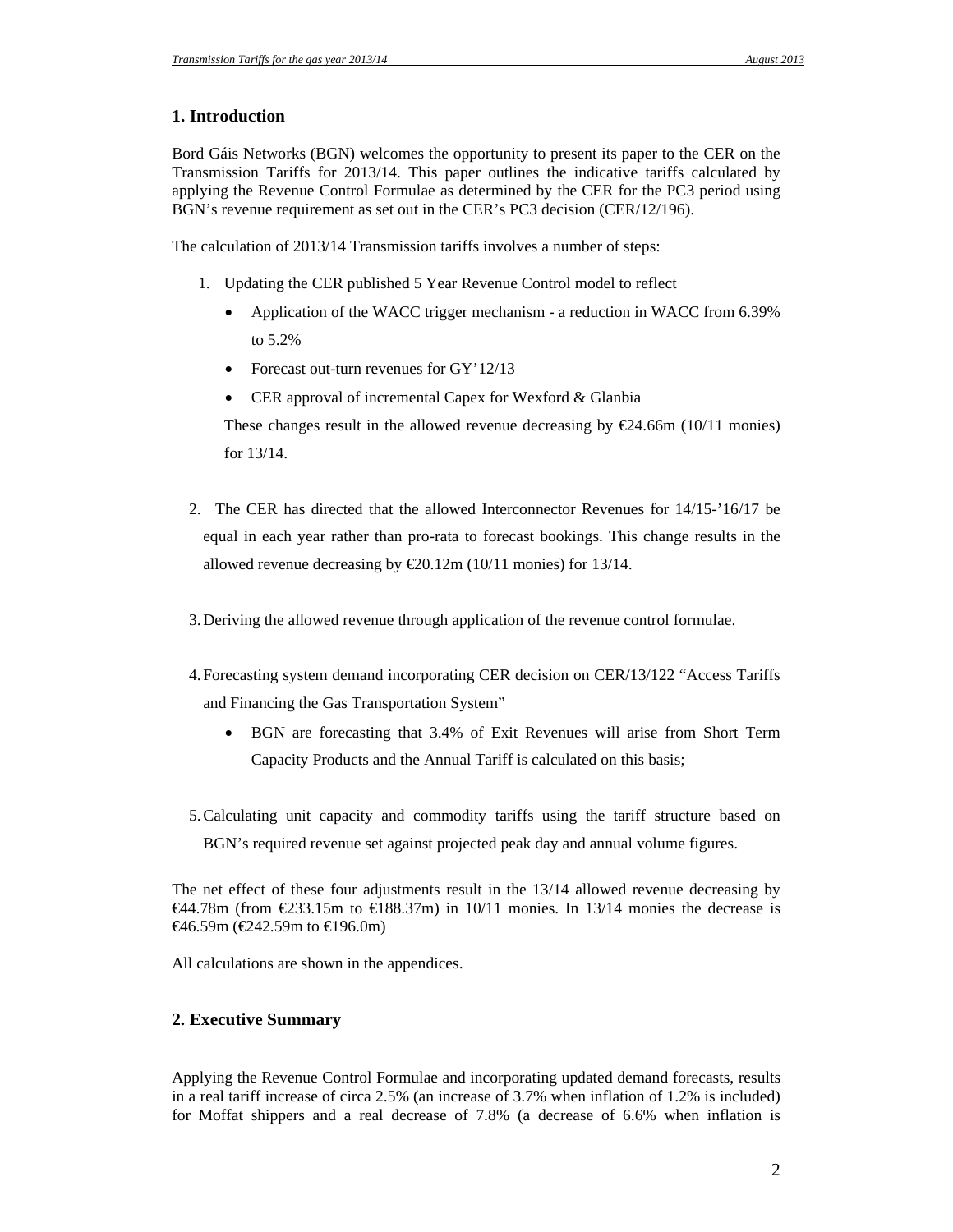included) for Inch shippers when compared with the updated 2012/13 tariffs that became effective on April 1<sup>st</sup> 2013. These calculations are based on a combined tariff (e.g. Onshore + IC = Moffat Shipper Tariff), on a weighted average basis using an average load factor and are based on a 90/10 capacity/commodity split.

The Price Control determines the allowed revenues for a 5-year period. BGN has calculated the 2013/14 revenue in line with the price control decision of November 2012. When compared to the original 2013/14 allowed revenue, the revised 2013/14 allowed revenue has decreased by €44.78 in 10/11 Monies. This decrease is the net effect following the application of the WACC Trigger mechanism, incremental revenue for new capex and the change to the IC revenue profile.

The 2013/14 allowed revenue has also been adjusted to reflect a slight increase in Passthrough costs and an adjustment for revenue under-recovered during 2011/12.

The following sections outline the application of the Price Control Formula and discuss the tariff calculation in more detail.

## **3. Allowed Revenue Calculation**

The Revenue Control Formula sets out the parameters for the calculation of the required revenue in a given gas year, in this case gas year 2013/14. The BGN proposed required revenues are adjusted to take account of forecast pass through costs and inflation for 2013/14. The Revenue Control Formula also has a Correction Factor built into it which takes account of the actual revenue (over/under recoveries), inflation and pass through costs for the previous gas year i.e. 2011/12.

BGN have applied these formulae to the relevant systems and have made the following assumptions therein;

- Inflation/Deflation
	- In setting the  $2013/14$  tariffs, 1.2% inflation was assumed for the time period from April 13 to March  $14<sup>1</sup>$
- Euribor $2$

 $\overline{a}$ 

- 2010/11 Euribor of 1.42% which represents an average 12-month rate from  $1<sup>st</sup>$ Oct'11 to  $30<sup>th</sup>$  Sep'12
- 2012/13 Euribor of 0.49% which represents an average 12-month rate from  $1<sup>st</sup>$ Oct' 11 to  $26<sup>th</sup>$  April' 13

Please see Appendix 5 for an explanation of the interest rate multiplier/euribor rates.

The 2013/14 allowed revenues have been further adjusted for the following items:

<sup>&</sup>lt;sup>1</sup> The inflation for 2013/14 is estimated to be 1.2% based on the Central Bank Quarterly Bulletin 01/January 13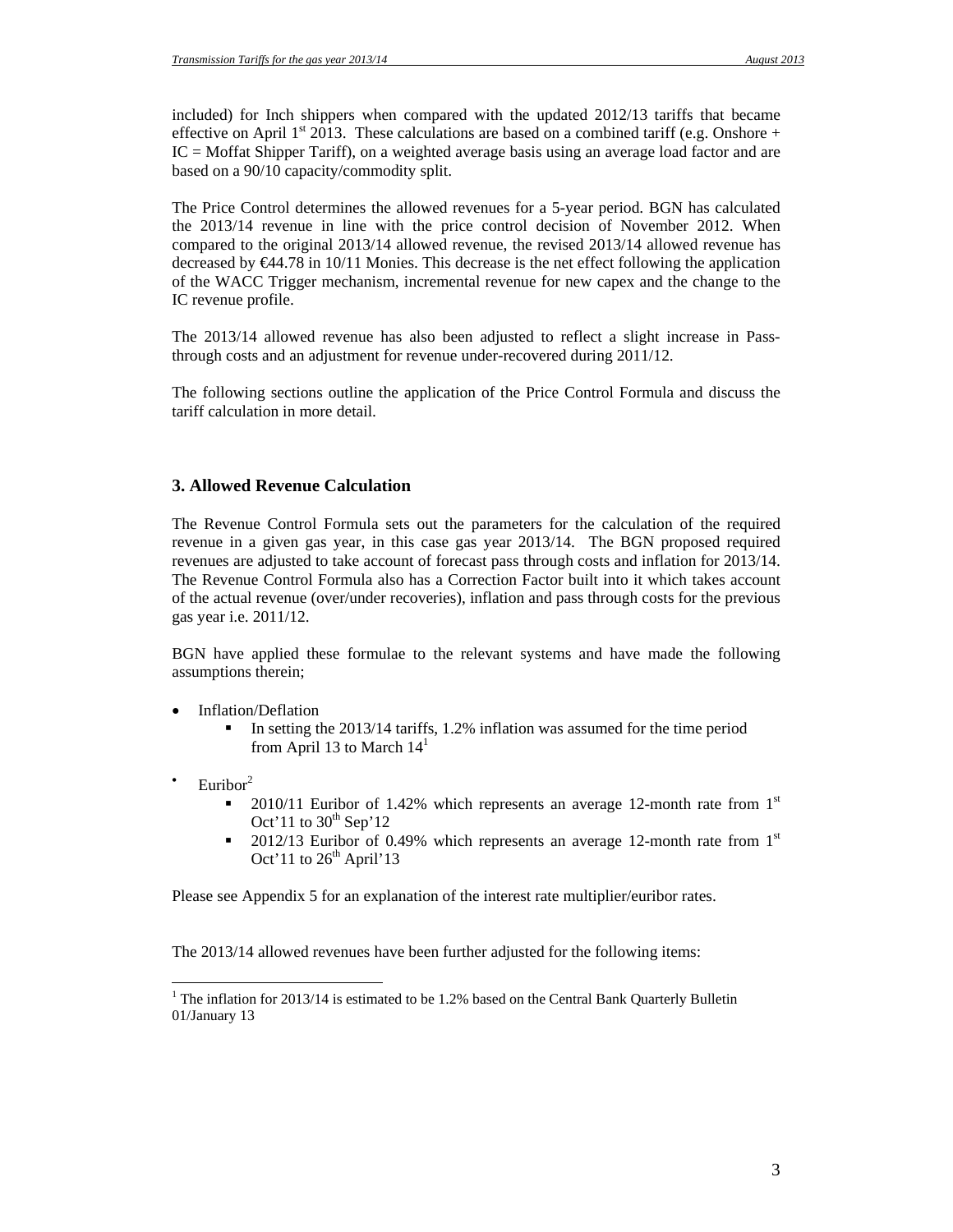BGN have re-calculated the WACC for 13/14 based on the movement in the GIGB 5yr index for the 12-month period  $1<sup>st</sup>$  July'12 to 30<sup>th</sup> June 2013. The resultant WACC for Gas Year 13/14 is 5.2%.

In addition, BGN have received CER approval to proceed with new gas connections to Wexford and Glanbia. As these connections were not approved in the original PC3 decision, BGN have followed the CER guidance per sec. 8.5 of CER/12/196 and made a subsequent application as part of the 13/14 tariff setting process.

## Evolution of 2012/13 Allowed Revenues (10/11 monies) and Impact on PC3 Allowed Revenues

When setting the Tariffs for '12/13 in August 2012 the CER calculated allowed revenues of c. €191m based on a draft PC3 decision from May 2012. Due to the Demand Forecasts used in the Tariff setting process being significantly higher than the actual bookings for '12/13, BGN stood to recover only c.  $\epsilon$ 155m and this figure was incorporated into the CER final PC3 decision of November 2012. Due to the significant shortfall relative to the c. $\epsilon\approx 91$ m BGN wrote to the CER in October 2012 and again in January 2013 to highlight its' concerns as to how this projected under recovery would impact on the operation of the regulated business.

The CER subsequently published increased Tariffs for the Onshore Exit and Moffat Entry systems, effective from April  $1<sup>st</sup>$  2013. The result of this was to lessen the under recovery against the c.  $\bigoplus$ 91m allowed revenue per the original Tariff decision but it also increased the over-recovery against the PC3 allowed revenue (c.  $\epsilon$ 155m) which in turn would result in a significant Kt-1 adjustment to the '14/15 Tariff.

It has been agreed with the CER to amend the 2012/13 Revenue in the 5 Year Price Control Model to be equal to the current forecast of revenues. This will have the effect of distributing the projected '12/13 over-recovery over the '13/14-'16/17 period and preventing large yearto-year tariff variations.

Furthermore, in the case of the Moffat Entry Point, the CER has directed that the Interconnector allowed revenues for 14/15-'16/17 should be equal in each year rather than pro-rata to forecast bookings.

The net effect of these four adjustments result in the 13/14 allowed revenue decreasing by  $€44.78m$  (from  $€233.15m$  to  $€188.37m$ ) in 10/11 monies. In 13/14 monies the decrease is  $\Theta$ 6.59m ( $\Theta$ 42.59m to  $\Theta$ 96.0m)

### Forecast for 2013/14 Pass Through Costs

The impact of the forecast 13/14 pass through costs can be seen in the table below:

| 2013/14 Forecasts                       | (Saving)/Charge |
|-----------------------------------------|-----------------|
|                                         |                 |
| <b>Pass Through Costs Variance</b>      | €m              |
| Rates *                                 | 0.36            |
| <b>CER Lew</b>                          | 0.00            |
| Gaslink                                 | 0.14            |
| $CO2**$                                 | $-0.56$         |
|                                         |                 |
| Pass Through Costs Difference - Savings | $-0.06$         |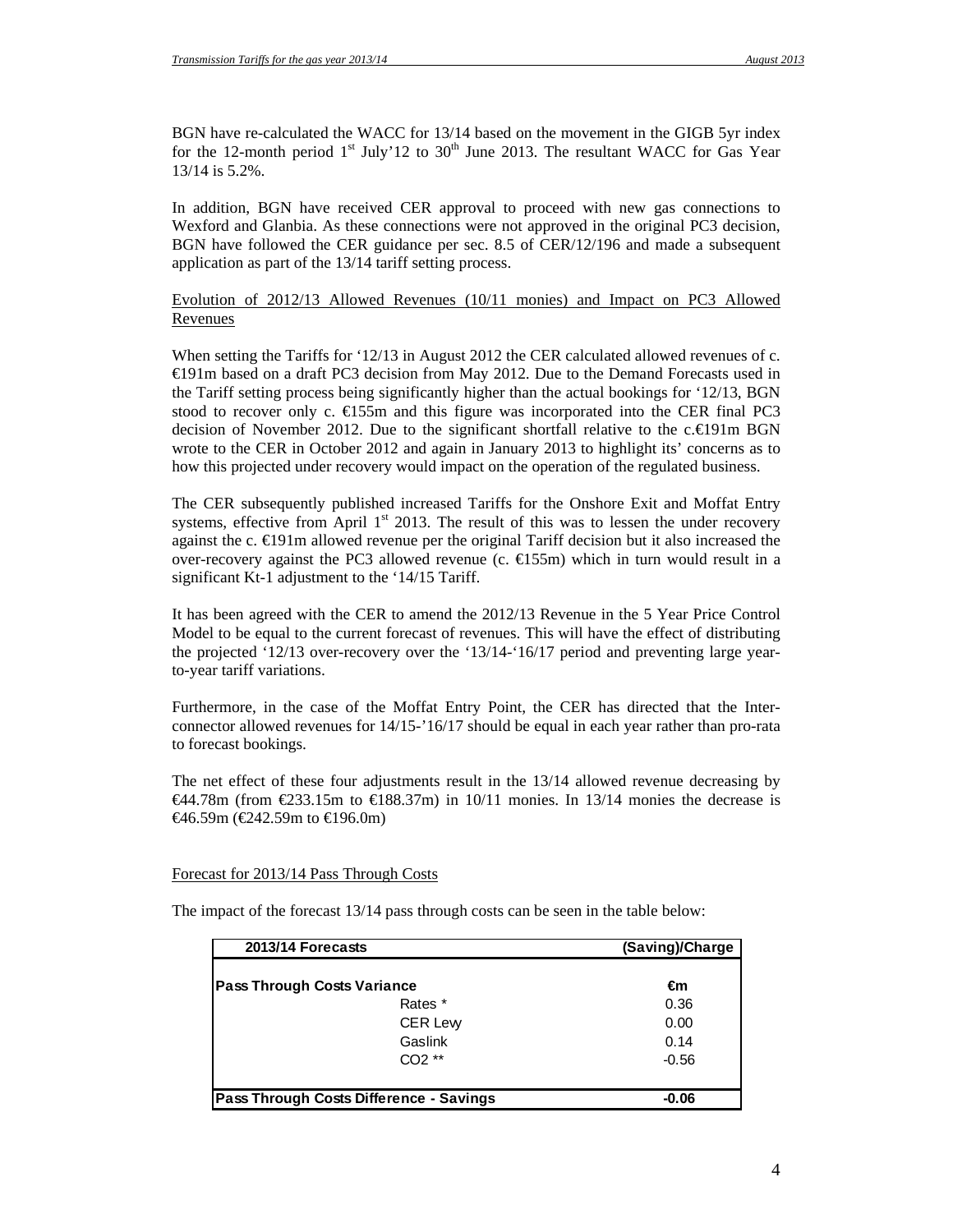- Pass Through Costs
	- **Pass through costs include Rates, CER Levy, Gaslink Costs and Carbon**  $(CO_2)$ Costs
	- The projected carbon costs included for 2012/13 are based on a carbon price of €2.89 per tonne.
	- CER Levy for 13/14 is estimated to be  $€1.37m$ .
	- The Gaslink costs are forecast to be  $\epsilon$ 2.54m.

No estimate for Inventory Product revenue has been included in the Interconnector revenue calculation for 13/14 as any money earned will be passed back to customers through the actual IC revenue.

#### 2011/12 Correction Factor

The correction factor adjusts for differences in revised forecast and actual out turn revenues for the previous period (i.e. 2011/12).

As can be seen from the table below, transmission under-recovered revenues in 2011/12 while savings were achieved in relation to Rates, CER levy, Gaslink ISO costs and CO<sub>2</sub>. Overall the correction factor results in an under-recovery of  $\epsilon$ 6.42m which is included in the setting of the required revenue requirement for 2013/14.

| 2011/12 Actual Outturn (Kt-1)                             | €m      |  |
|-----------------------------------------------------------|---------|--|
| Revenue Under Recovery                                    | 8.11    |  |
| Pass Through Costs                                        |         |  |
| Rates - Saving                                            | $-1.16$ |  |
| CER Lew - saving                                          | $-0.05$ |  |
| ISO - saving                                              | $-0.43$ |  |
| CO <sub>2</sub> - saving                                  | $-0.41$ |  |
| Pass Through Costs                                        | $-2.05$ |  |
| Total 2011/12 Adjustment for Excess Revenue & Cost Excess | 6.06    |  |
| Interest Rate Multiplier                                  | 1.061   |  |
| Total Kt-1 Ajustment (2013/14 monies)                     | 6.42    |  |

\*For rates, 50% of the variance between allowed and estimated costs is passed through.

\*\*For CO2, 100% of the variance between the original allowance and the estimated cost is passed through. In year of close out, 50% of the variance between the estimated and actual price is passed through when the actual price is known.

Please see Appendix 1 for the correction factor calculations for each system i.e. IC, Inch and Onshore.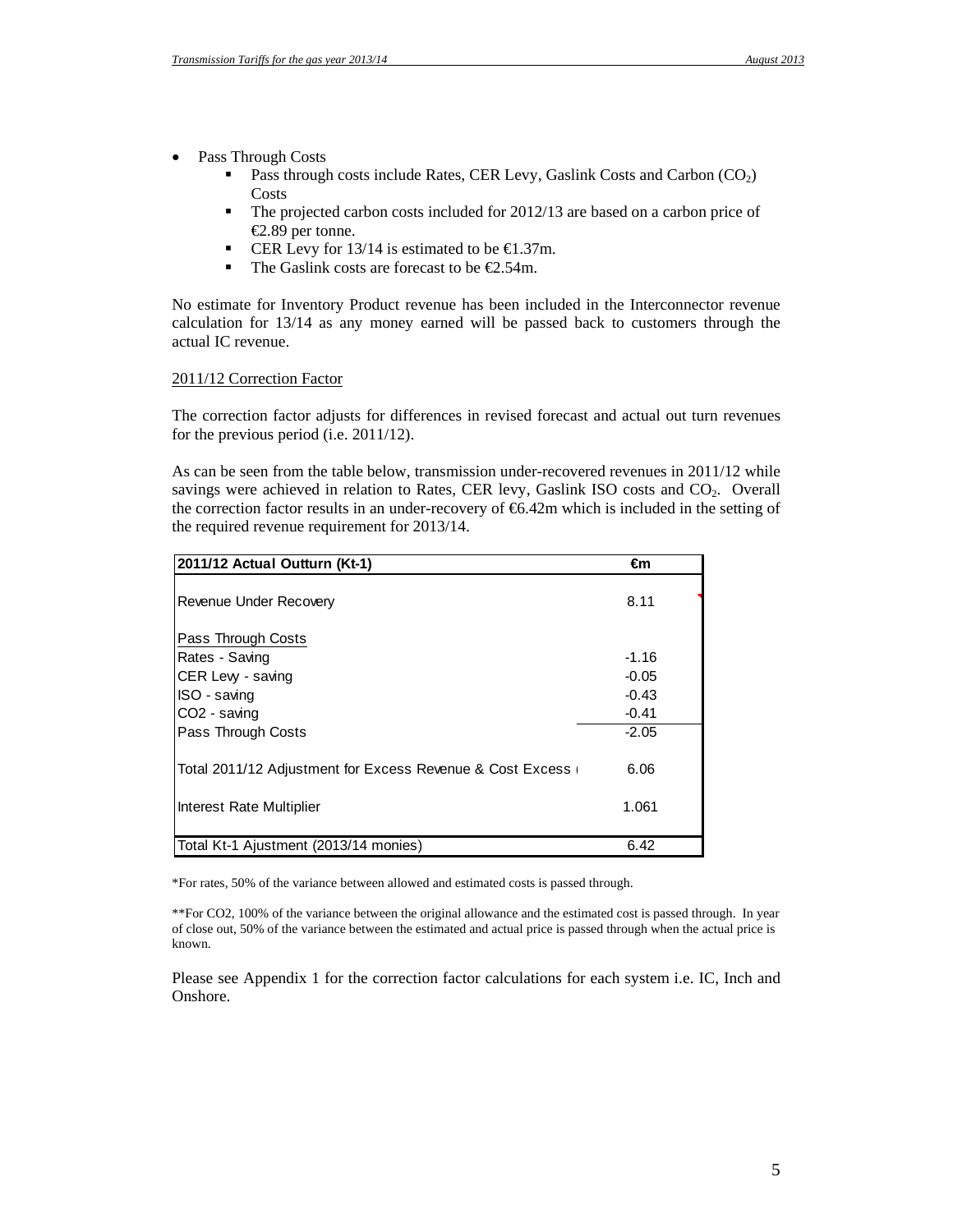#### Revenue Summary

The revenues derived from applying the Revenue Control Formula are as follows:

#### Table 3.1

| <b>2013/14 REVENUE CONTROL</b> | <b>Original Required</b><br>Revenue | <b>Effect of WACC</b><br><b>Reduction and</b><br>new Capex | <b>WACC Reduction</b><br>and new Capex<br>and Levelising of<br><b>IC Revenue</b> | Revenue<br>Control<br>Formula |                   |
|--------------------------------|-------------------------------------|------------------------------------------------------------|----------------------------------------------------------------------------------|-------------------------------|-------------------|
| <b>Revenue Summary</b>         |                                     |                                                            |                                                                                  |                               | <b>Difference</b> |
| (2013/14 monies)               | €m                                  | €m                                                         | €m                                                                               | €m                            | €m                |
| Interconnector (*)             | 94.23                               | 81.55                                                      | 60.61                                                                            | 62.55                         | 1.93              |
| Inch                           | 2.21                                | 2.07                                                       | 2.07                                                                             | 1.85                          | $-0.22$           |
| Exit                           | 146.15                              | 133.32                                                     | 133.32                                                                           | 137.96                        | 4.64              |
| <b>Total Revenue Allowed</b>   | 242.59                              | 216.94                                                     | 196.00                                                                           | 202.35                        | 6.35              |

Please see Appendix 2 for the Revenue Control Formula calculations.

In 11/12 a total of €0.38m was earned from the IC Inventory Storage and Short-Term Capacity products. This is included in the revenues earned for 11/12.

At a total level the impact of the correction factor (Kt-1) adjustments and the revised forecast pass through costs for 2013/14 on the Revenue Requirement comes to  $\epsilon$ 6.35m. The detail can be seen in the table below.

| <b>Total Revenue Summary</b>                              |          |
|-----------------------------------------------------------|----------|
| Values in 2013/14 monies                                  | €m       |
| Original BGN Required Revenue                             | 242.59   |
| Less: WACC, Capex, 12/13 Revenue & IC Profile Adjustments | $-46.59$ |
|                                                           | 196.00   |
| Revenue Control Formula Adjustments                       |          |
| Pass Through Costs Forecast Savings 2013/14               | $-0.06$  |
| 2011/12 Correction Factor (Kt-1)                          | 6.42     |
| Total Revenue Control Formula Adjustments                 | 6.35     |
| Final 2013/14 Required Revenue                            | 202.35   |

## **4. Revised Demand**

The demand assumed for 13/14 is based on firm 12-month capacity bookings at the Entry Points and does not take into account any potential short term product bookings. Any revenue accrued from short term products will be passed back to customers through the system revenue requirements. It is assumed that 3.4% of Allowed Revenue at the Exit will be obtained from Short Term products.

### *Forecast Demand for 13/14*

The forecast demand figures are shown in table 4.1 below.

"CER Consultation CER/13/122- Access Tariffs and Financing the Gas Transmission System" called for a review of the way capacity is reserved and paid for within the Irish gas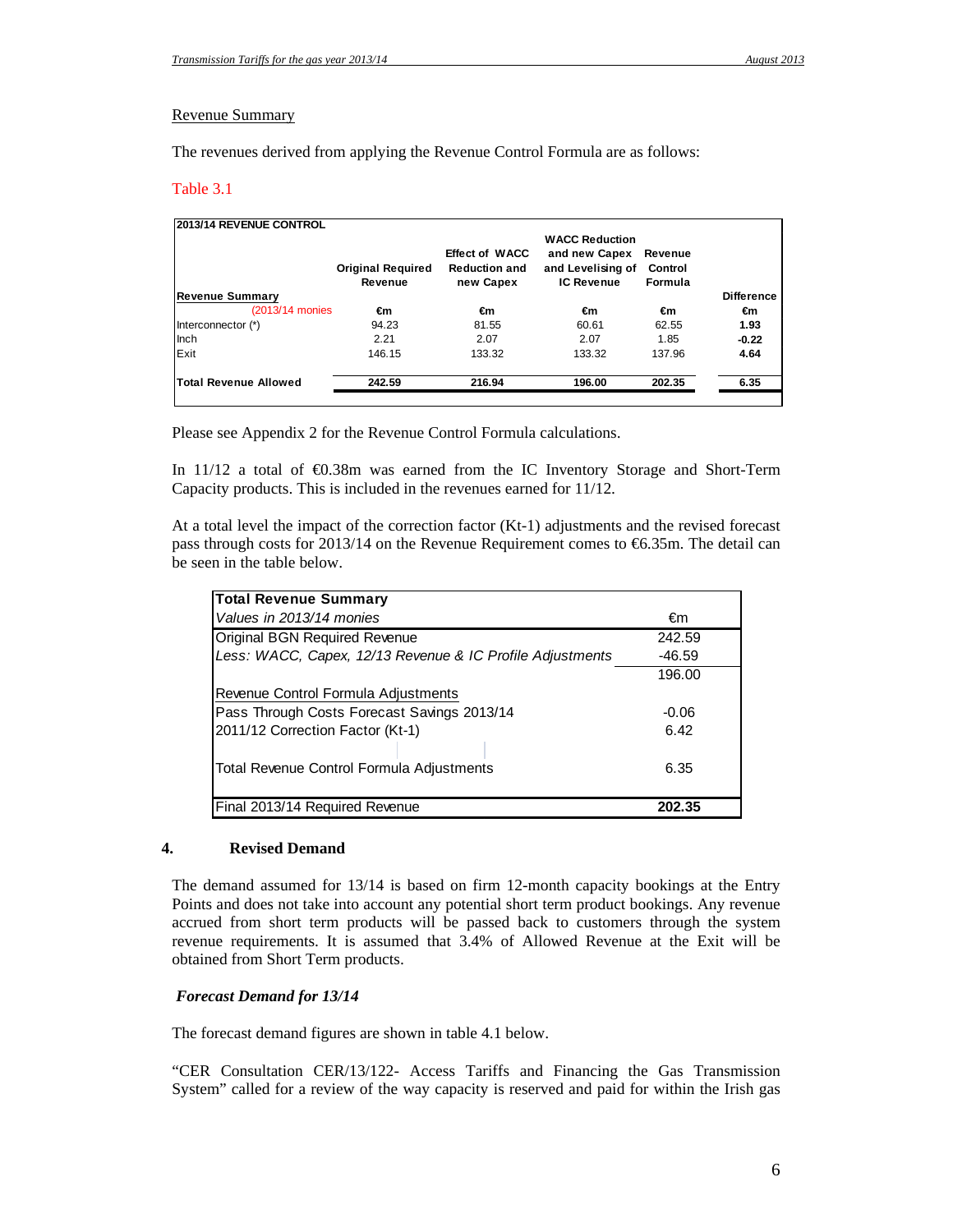market. This paper led to the decision to remove exit capacity transfers and also to restrict within day exit capacity bookings.

The numbers outlined in table 4.1 are based on the following assumptions:

It is assumed that power shippers will optimise their capacity booking between a combination of annual, monthly and daily products as they will no longer be able to rely on exit capacity transfers. A forecasted increase in Annual exit capacity bookings is assumed under this regime.

The LDM/DM sector is assumed to book 95% of its peak day as annual capacity given their historic high load factor and that they will no longer be able to rely on exit capacity transfers from the NDM sector.

The NDM sector will continue to book for a 1-in-50 peak day.

The Moffat Entry Capacity booking is based on an annual capacity requirement having accounted for Inch and trades at the Entry.

Inch Entry Bookings are based on a profile provided by Kinsale Energy.

Table 4.1

| <b>Capacity Bookings</b> |     | 2012/13<br><b>Tariff</b><br>Forecast | 2013/14<br><b>Original PC3</b><br>Forecast | Revised<br>Forecast | 2013/14<br>% Change<br>v's 2012/13 | 2013/14<br>% Change<br>v's Original |
|--------------------------|-----|--------------------------------------|--------------------------------------------|---------------------|------------------------------------|-------------------------------------|
| <b>Exit Bookings</b>     | GWh | 235.38                               | 222.18                                     | 235.52              | 0.1%                               | 6.0%                                |
| Inch                     | GWh | 33.68                                | 33.05                                      | 36.34               | 7.9%                               | 9.9%                                |
| <b>IC Bookings</b>       | GWh | 205.21                               | 162.46                                     | 158.42              | $-22.8%$                           | $-2.5%$                             |
|                          |     |                                      |                                            |                     |                                    |                                     |

Please see Appendix 3 for the assumptions used in formulating the projected capacity bookings for gas year 2013/14.

#### **5. Transmission Tariff for 2013/14**

The 2013/14 tariff calculation is based on the proposed required revenue for 2013/14, derived from applying the Revenue Control Formulae as outlined in Section 3 and set against the revised forecast system demand for the gas year as outlined in Section 4.

The table below outlines the resultant tariffs by applying this approach and states the increase in tariffs that a typical Moffat / Inch shipper would incur.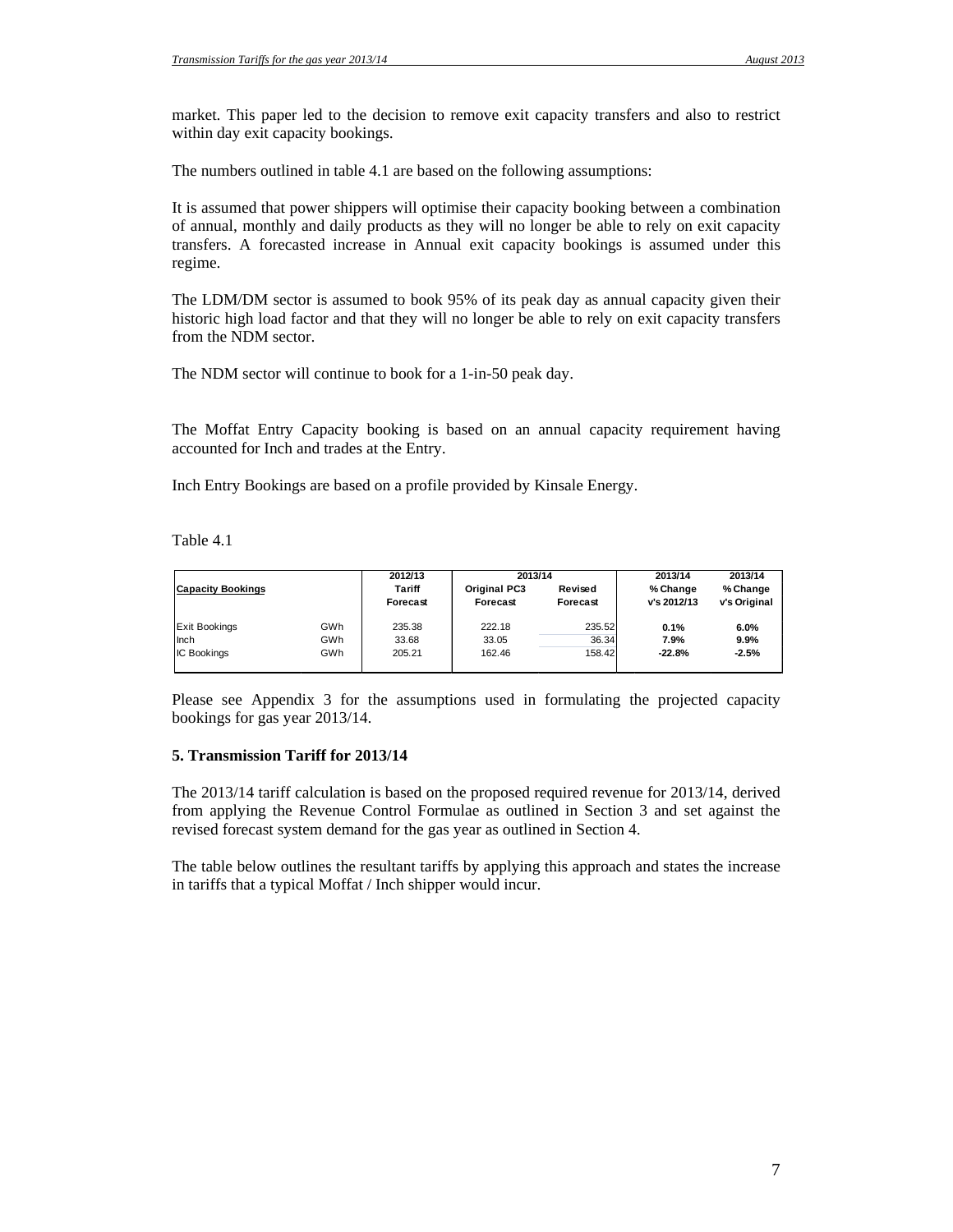| <b>BGE Transmission Tariffs for 2013/14</b>              |                |                  |            |                                     |         |                |
|----------------------------------------------------------|----------------|------------------|------------|-------------------------------------|---------|----------------|
|                                                          |                |                  |            | <b>Published Tariffs</b>            |         | % Change       |
|                                                          | €              | $(13/14$ Monies) |            | 2012/13 - Oct-Mar 2012/13 - Apr-Sep |         | <b>Nominal</b> |
| <b>Onshore Network</b>                                   | 2013/14 Tariff |                  |            | €                                   | €       | from 12/13     |
| capacity                                                 | 509.093        | per peak day MWh |            | 463.503                             | 491.313 | 3.6%           |
| commodity                                                | 0.268          | per MWh          |            | 0.230                               | 0.244   | 9.6%           |
|                                                          |                |                  |            |                                     |         |                |
| Interconnectors                                          |                |                  |            |                                     |         |                |
| capacity                                                 | 355.325        | per peak day MWh |            | 291.301                             | 340.822 | 4.3%           |
| commodity                                                | 0.132          | per MWh          |            | 0.127                               | 0.148   | $-10.5%$       |
|                                                          |                |                  |            |                                     |         |                |
| Inch                                                     |                |                  |            |                                     |         |                |
| capacity                                                 | 45.717         | per peak day MWh |            | 103.697                             | 103.697 | $-55.9%$       |
| commodity                                                | 0.047          | per MWh          |            | 0.091                               | 0.091   | $-47.9%$       |
|                                                          |                |                  |            |                                     |         |                |
| <b>Illustrative Transmission Transportation Costs</b>    |                |                  |            |                                     |         |                |
|                                                          | €              |                  |            | €                                   | €       |                |
| Transmission Transportation Cost of UK Gas               |                |                  |            |                                     |         |                |
| capacity                                                 | 864.418        | per peak day MWh |            | 754.804                             | 832.135 | 3.9%           |
| commodity                                                | 0.400          | per MWh          |            | 0.357                               | 0.392   | 2.0%           |
|                                                          |                |                  |            |                                     |         |                |
| Transmission Transportation Cost of Inch Gas<br>capacity | 554.810        | per peak day MWh |            | 567.200                             | 595.010 | $-6.8%$        |
| commodity                                                | 0.315          | per MWh          |            | 0.321                               | 0.335   | $-6.0%$        |
|                                                          |                |                  |            |                                     |         |                |
|                                                          |                |                  |            |                                     |         |                |
| <b>Cost/Therm Comparisons</b>                            |                |                  |            |                                     |         |                |
| <b>Annual Consumption</b>                                | 365            |                  |            |                                     |         |                |
| <b>Load Factors</b>                                      | 1.3            |                  |            |                                     |         |                |
|                                                          |                |                  |            |                                     |         |                |
| Gas Year 13/14 (13/14 Monies)                            |                |                  |            |                                     |         |                |
| Moffat                                                   | €              |                  | Inch       | €                                   |         |                |
| Capacity                                                 | 1,123.74       |                  | Capacity   | 721.25                              |         |                |
| Commodity                                                | 145.99         |                  | Commodity  | 114.91                              |         |                |
| Total                                                    | 1,269.73       |                  | Total      | 836.16                              |         |                |
|                                                          |                |                  |            |                                     |         |                |
| Cost/MWh                                                 | 3.48           |                  | Cost/MWh   | 2.29                                |         |                |
| Cent/Therm                                               | 10.20          |                  | Cent/Therm | 6.71                                |         |                |
|                                                          |                |                  |            |                                     |         |                |
| Gas Year 12/13(12/13 Monies)                             |                |                  |            |                                     |         |                |
| Cent/Therm                                               | 9.83           |                  |            | 7.19                                |         |                |
|                                                          |                |                  |            |                                     |         |                |
| % Increase - Nominal                                     | 3.7%           |                  |            | $-6.6%$                             |         |                |
|                                                          |                |                  |            |                                     |         |                |
| Gas Year 12/13 (13/14 Monies)                            |                |                  |            |                                     |         |                |
| Cent/Therm                                               | 9.95           |                  |            | 7.28                                |         |                |
|                                                          | 2.5%           |                  |            | $-7.8%$                             |         |                |
| % Increase - Real                                        |                |                  |            |                                     |         |                |

The above is a worked example of the effect of the proposed new tariffs on both a Moffat and an Inch Shipper where each have a customer with an annual consumption of 365 MWh and a load factor of 1.3 (~77%). In order to ascertain the correct capacity payment for the Moffat shipper, the relevant tariff is calculated by adding the Onshore and Interconnector capacity tariffs. This figure is then multiplied by the applicable capacity (the annual consumption divided by 365 and multiplied by the load factor).

The commodity payment for the Moffat Shipper is calculated by adding the Onshore and Interconnector commodity tariffs and multiplying this figure by the annual consumption. The total capacity and commodity payment figure for the Moffat Shipper is divided by the annual consumption to give the cost per MWh. A similar calculation is carried out for the Inch Shipper except the capacity tariff is made up of Onshore and Inch capacity tariffs added together and the commodity tariff is made up of the Onshore and Inch commodity tariffs added together.

As can be seen above this will result in an increase of circa 2.5% real for Moffat shippers and a decrease of 7.8% real for Inch shippers on the 2012/13 tariff's respectively.

Please see Appendix 4 for the individual tariff calculations.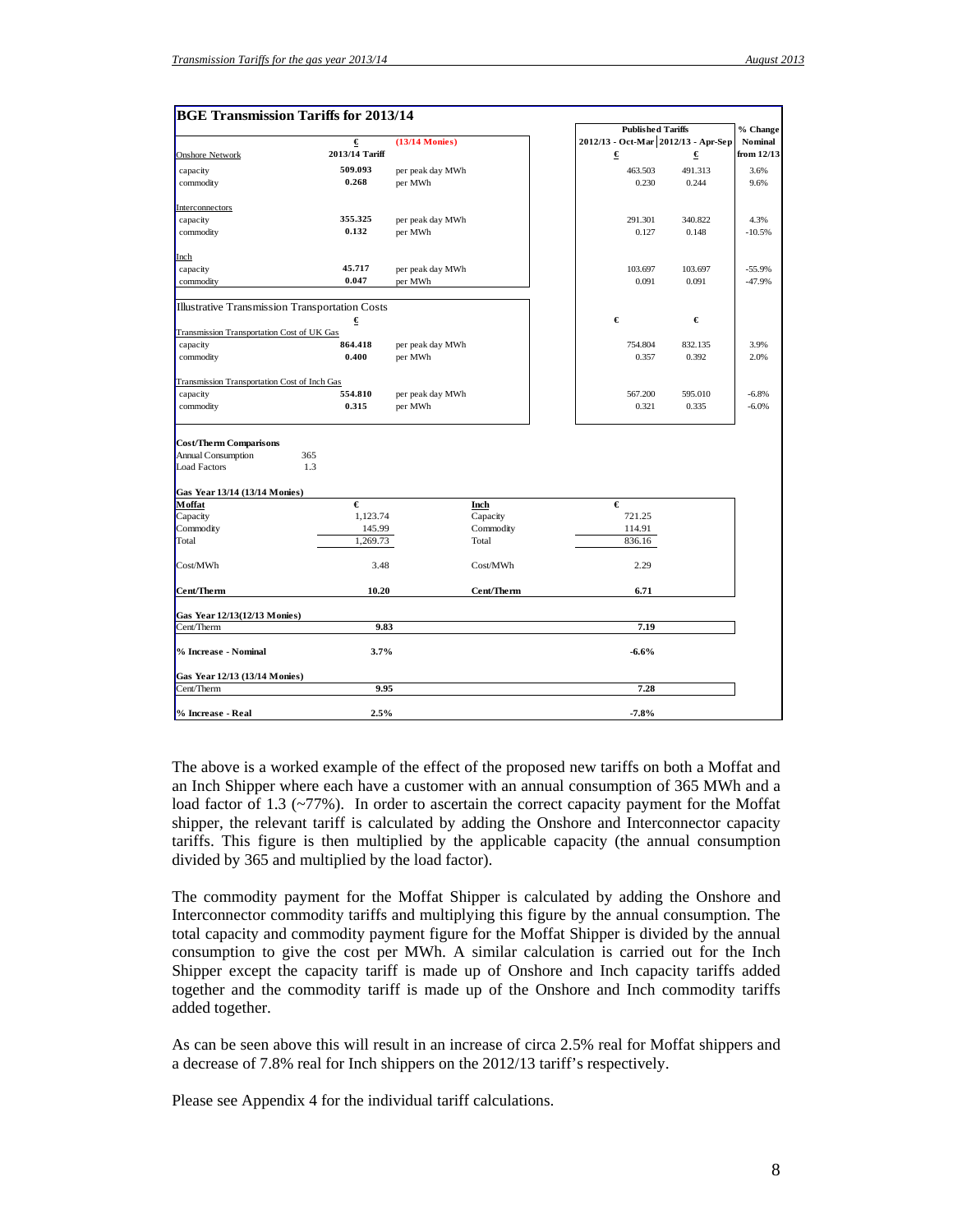## **APPENDIX 1: Correction Factor Calculations<sup>3</sup>**

# **IC**

| <b>CALCULATION OF KICt-1</b>                                                                                                                                                                                                                                |                                       |                                                       |          |
|-------------------------------------------------------------------------------------------------------------------------------------------------------------------------------------------------------------------------------------------------------------|---------------------------------------|-------------------------------------------------------|----------|
| <u> KIC<sub>t-1</sub> = { (RIC<sub>t-1</sub> + (0.5*UICF<sub>t-1</sub>)) * (1+ HICPA<sub>t-1</sub> /1+ HICPR<sub>t-1</sub>) - PICA<sub>t-1</sub> - (AICR<sub>t-1</sub> + (0.5*UICA<sub>t-1</sub>)) }*(1+(I<sub>t</sub> /100)*(1+(I<sub>t-1</sub> /100))</u> |                                       |                                                       |          |
| <b>Description</b>                                                                                                                                                                                                                                          |                                       | Formula Ref                                           | Value    |
| Allowed Revenue period t-1                                                                                                                                                                                                                                  | Year t-1 Monies                       | $RICt-1$                                              | 44.40    |
| Forecast Other Revenue from IC in period t-1                                                                                                                                                                                                                | Year t-1 Monies                       | $0.5*UICFt-1$                                         | 0.00     |
| Actual Inflation t-1                                                                                                                                                                                                                                        |                                       | HICPAt-1                                              | 2.20%    |
| Allowed Inflation t-1                                                                                                                                                                                                                                       |                                       | HICPRt-1                                              | 1.10%    |
| <b>Calculation - Revenue * Inflation</b>                                                                                                                                                                                                                    |                                       | (RICt-1 + (0.5*UICFt-1)) * (1+ HICPAt-1 /1+ HICPRt-1) | 44.89    |
| Expected pass-through costs less Actual                                                                                                                                                                                                                     | Year t-1 Monies                       | $PICAt-1$                                             | 0.33     |
| Actual Revenue Recovered in period t-1                                                                                                                                                                                                                      | Year t-1 Monies                       | $AICRt-1$                                             | 42.35    |
| Actual Other Revenue from IC in period t-1                                                                                                                                                                                                                  | Year t-1 Monies                       | $0.5*UICAt-1$                                         | 0.00     |
| <b>Calculation - Actual Revenue</b>                                                                                                                                                                                                                         | $PICAt-1 - (AICRt-1 + (0.5*UICAt-1))$ |                                                       | $-42.68$ |
| Actual Revenue Recovered Vs Allowed                                                                                                                                                                                                                         |                                       |                                                       | 95%      |
| Euribor Rate period t                                                                                                                                                                                                                                       |                                       | $\mathcal{H}$                                         | 2.49%    |
| Euribor Rate period t-1                                                                                                                                                                                                                                     |                                       | $It-1$                                                | 3.42%    |
| <b>Correction Factor period t-1</b>                                                                                                                                                                                                                         | Year t+1 Monies                       | $KICt-1$                                              | 2.34     |

# **Inch**

| <b>CALCULATION OF KINCHt-1</b>                                                                                                                                                             |                                             |                                                           |         |
|--------------------------------------------------------------------------------------------------------------------------------------------------------------------------------------------|---------------------------------------------|-----------------------------------------------------------|---------|
|                                                                                                                                                                                            |                                             |                                                           |         |
| $ KINCH_{k-1} = \{ (RINCH_{k-1} + (0.5^*UINCHF_{k-1}))^* (1 + HICPA_{k-1}/1 + HICPR_{k-1}) - PINCHA_{k-1} - (AINCHR_{k-1} + (0.5^*UINCHA_{k-1})) \}^*(1 + (l_1/100)^*(1 + (l_{k-1}/100)))$ |                                             |                                                           |         |
|                                                                                                                                                                                            |                                             |                                                           |         |
| Description                                                                                                                                                                                |                                             | Formula Ref                                               | Value   |
| Allowed Revenue period t-1                                                                                                                                                                 | Year t-1 Monies                             | RINCHt-1                                                  | 1.99    |
| Forecast Other Revenue in period t-1                                                                                                                                                       | Year t-1 Monies                             | 0.5*UINCHFt-1                                             | 0.00    |
| Actual Inflation t-1                                                                                                                                                                       |                                             | HICPAt-1                                                  | 2.20%   |
| Allowed Inflation t-1                                                                                                                                                                      |                                             | HICPRt-1                                                  | 1.10%   |
| Calculation - Revenue * Inflation                                                                                                                                                          |                                             | (RINCHt-1 + (0.5*UINCHFt-1)) * (1+ HICPAt-1 /1+ HICPRt-1) | 2.0142  |
| Expected pass-through costs less Actual                                                                                                                                                    | Year t-1 Monies                             | PINCHAt-1                                                 | 0.07    |
| Actual Revenue Recovered in period t-1                                                                                                                                                     | Year t-1 Monies                             | AINCHRt-1                                                 | 2.07    |
| Actual Other Revenue from IC in period t-1                                                                                                                                                 | Year t-1 Monies                             | 0.5*UINCHAt-1                                             | 0.00    |
| <b>Calculation - Actual Revenue</b>                                                                                                                                                        | $PINCHAt-1 - (AINCHRt-1 + (0.5*UINCHAt-1))$ |                                                           | $-2.15$ |
| Actual Revenue Recovered Vs Allowed                                                                                                                                                        |                                             |                                                           | 104.1%  |
| Euribor Rate period t                                                                                                                                                                      |                                             | It                                                        | 2.49%   |
| Euribor Rate period t-1                                                                                                                                                                    |                                             | $It-1$                                                    | 5.42%   |
| <b>Correction Factor period t-1</b>                                                                                                                                                        | Year t+1 Monies                             | KINCHt-1                                                  | $-0.15$ |

<sup>&</sup>lt;sup>3</sup><br>Note: Terminology in tables is a per Transmission Submission during PC2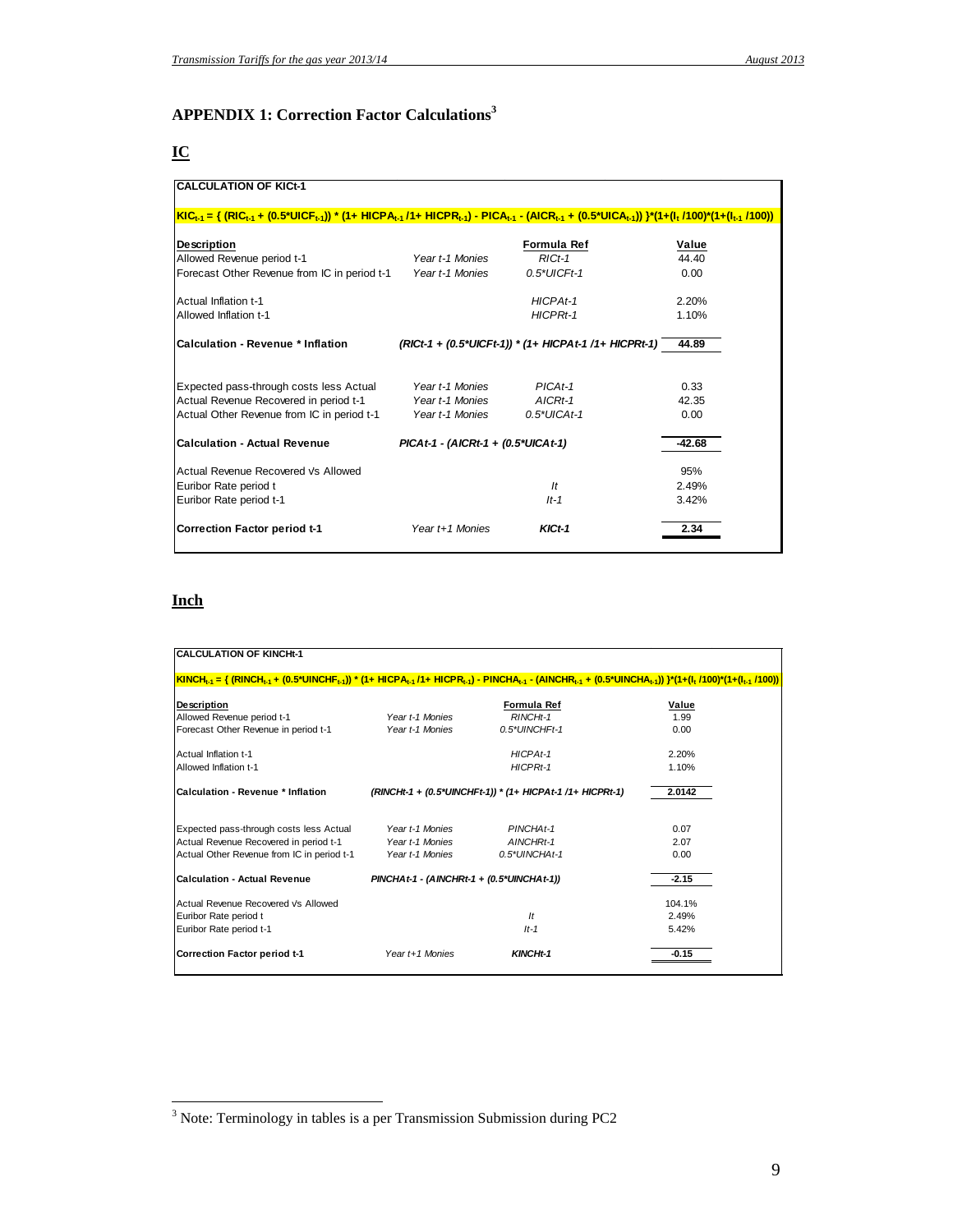# **Onshore**

| $KEXIT_{t-1} = \{ (REXIT_{t-1} + 0.5^*UEXITF_{t-1})^*(1 + (HICPA_{t-1}/100)/1 + (HICPR_{t-1}/100)) - PEXITA_{t-1} - (AEXITR_{t-1} + (0.5^*UEXITA_{t-1})) \}^*(1 + (I_t/100)^*(1 + (I_{t-1}/100)))$ |                                           |                                                           |           |
|----------------------------------------------------------------------------------------------------------------------------------------------------------------------------------------------------|-------------------------------------------|-----------------------------------------------------------|-----------|
| <b>Description</b>                                                                                                                                                                                 |                                           | Formula Ref                                               | Value     |
| Allowed Revenue period t-1                                                                                                                                                                         | Year t-1 Monies                           | REXIT <sub>t-1</sub>                                      | 117.44364 |
| Forecast Other Revenue in period t-1                                                                                                                                                               | Year t-1 Monies                           | $0.5$ *UEXITFt-1                                          | 0.00      |
| Actual Inflation t-1                                                                                                                                                                               |                                           | HICPAt-1                                                  | 2.20000%  |
| Allowed Inflation t-1                                                                                                                                                                              |                                           | HICPRt-1                                                  | 1.10%     |
| Calculation - Revenue * Inflation                                                                                                                                                                  |                                           | (REXITt-1 + (0.5*UEXITFt-1)) * (1+ HICPAt-1 /1+ HICPRt-1) | 118.72147 |
| Expected pass-through costs less Actual (100%)                                                                                                                                                     | Year t-1 Monies                           | PEXITAt-1                                                 | 0.48      |
| Expected pass-through costs less Actual (50%)                                                                                                                                                      | Year t-1 Monies                           | PEXITAt-1                                                 | 1.16      |
| Actual Revenue Recovered in period t-1                                                                                                                                                             | Year t-1 Monies                           | AEXITRt-1                                                 | 113.09    |
| Actual Other Revenue from IC in period t-1                                                                                                                                                         | Year t-1 Monies                           | $0.5*UEXITAt-1$                                           | 0.00      |
| <b>Calculation - Actual Revenue</b>                                                                                                                                                                | PEXITAt-1 - (AEXITRt-1 + (0.5*UEXITAt-1)) |                                                           | $-114.73$ |
| Actual Revenue Recovered Vs Allowed                                                                                                                                                                |                                           |                                                           | 96%       |
| Euribor Rate period t                                                                                                                                                                              |                                           | $\vert t \vert$                                           | 2.49%     |
| Euribor Rate period t-1                                                                                                                                                                            |                                           | $It-1$                                                    | 3.42%     |
| Correction Factor period t-1                                                                                                                                                                       | Year t+1 Monies                           | <b>KEXITt-1</b>                                           | 4.23      |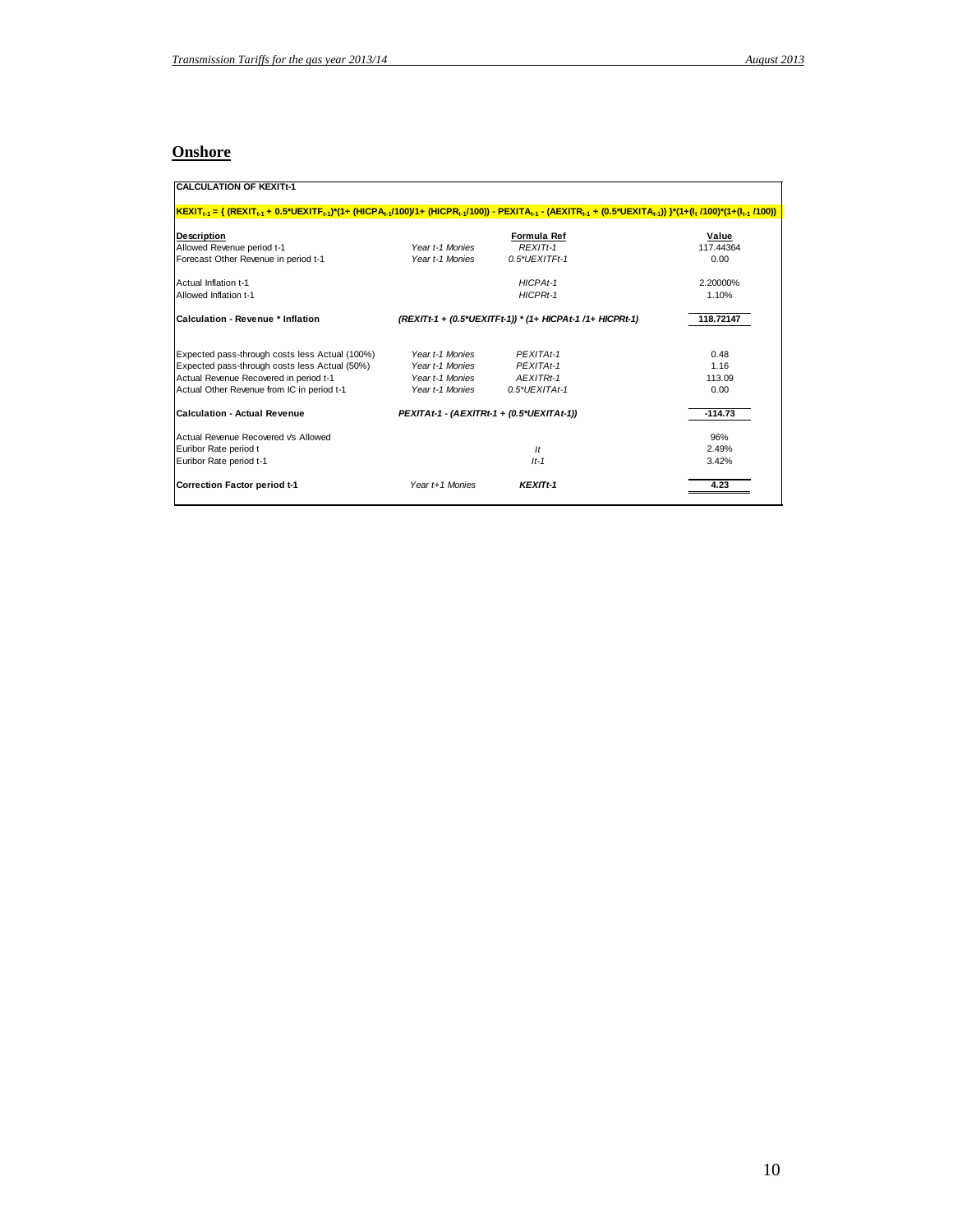# **APPENDIX 2: Revenue Control Formula Calculations<sup>4</sup>**

| <b>INTERCONNECTOR</b>                                           | Revenue Allowed in year t+1           |                 |          |
|-----------------------------------------------------------------|---------------------------------------|-----------------|----------|
| <b>Description</b>                                              |                                       | Formula Ref     | Value    |
| Inflation                                                       |                                       | <b>HICPDi</b>   | 4.05%    |
| Allowed Revenue for period t+1                                  | 10/11 Monies                          | $BICt+1$        | 58.26    |
| <b>Calculation - Inflated Allowable Revenue</b>                 | $\{(1+(HICPj/100))^* \text{BICt+1}\}$ |                 | 60.61    |
| Forecast less Allowable pass through costs (50%)                | $Yr t + 1$ Monies                     | $PICFt+1$       | 0.11     |
| Forecast less Allowable pass through costs (100%) Yr t+1 Monies |                                       | $PICFt+2$       | $-0.52$  |
| <b>Correction Factor Kt-1</b>                                   | $Yr t + 1$ Monies                     | $KICt-1$        | 2.34     |
| Forecast Other Revenue from IC in period t+1                    | $Yr t + 1$ Monies                     | $0.5^*$ UICFt   | 0.00     |
| Allowable Revenue to be Recovered in year t+1                   |                                       |                 | 62.55    |
|                                                                 |                                       |                 |          |
| <b>INCH</b>                                                     | Revenue Allowed in year t+1           |                 |          |
| <b>Description</b>                                              |                                       | Formula Ref     | Value    |
| Inflation                                                       |                                       | <b>HICPDi</b>   | 4.05%    |
| Allowed Revenue for period t+1                                  | 10/11 Monies                          | $BINCHt+1$      | 1.99     |
| <b>Calculation - Inflated Allowable Revenue</b>                 | $\{(1+(HICPj/100))^*$ BINCHt+1}       |                 | 2.07     |
| Forecast less Allowable pass through costs (50%)                | $Yr$ t+1 Monies                       | $PINCHFit+1$    | $-0.028$ |
| Forecast less Allowable pass through costs (100%) Yr t+1 Monies |                                       | PINCHFt+2       | $-0.043$ |
| <b>Correction Factor Kt-1</b>                                   | $Yr t + 1$ Monies                     | KINCHt-1        | $-0.15$  |
|                                                                 |                                       |                 |          |
| Forecast Other Revenue in period t+1                            | $Yr$ t+1 Monies                       | $0.5^*$ UICFt   | 0.00     |
| Allowable Revenue to be Recovered in year t+1                   |                                       |                 | 1.85     |
|                                                                 |                                       |                 |          |
| <b>EXIT</b>                                                     | Revenue Allowed in year t+1           |                 |          |
| <b>Description</b>                                              |                                       | Formula Ref     | Value    |
| Inflation                                                       |                                       | <b>HICPDi</b>   | 4.05%    |
| Allowed Revenue for period t+1                                  | 10/11 Monies                          | $BFXITt+1$      | 128.13   |
| <b>Calculation - Inflated Allowable Revenue</b>                 | {(1+(HICPj /100))* BICt+1}            |                 | 133.32   |
| Forecast less Allowable pass through costs (50%)                | Yr t+1 Monies                         | PEXITt+1        | 0.28     |
| Forecast less Allowable pass through costs (100%)               | Yr t+1 Monies                         | PEXITt+1        | 0.14     |
| <b>Correction Factor Kt-1</b>                                   | Yr t+1 Monies                         | <b>KEXITt-1</b> | 4.23     |
| Forecast Other Revenue from IC in period t+1                    | Yr t+1 Monies                         | 0.5*UEXITFt     | 0.00     |
| Allowable Revenue to be Recovered in year t+1                   |                                       |                 | 137.96   |
|                                                                 |                                       |                 |          |

 4 Note: Terminology in tables is a per Transmission Submission during PC2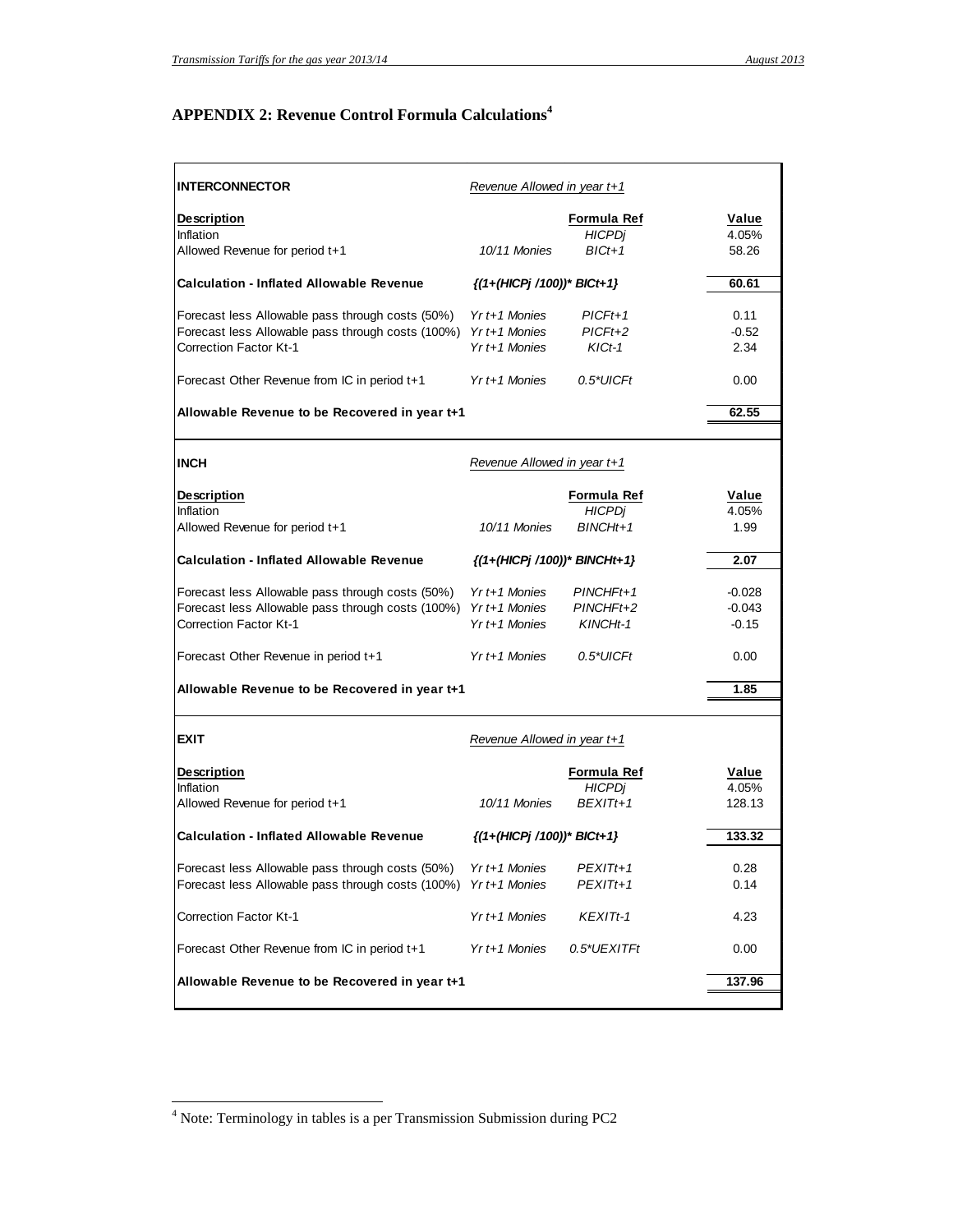## **APPENDIX 3: Assumptions Used in Formulating the 2013/14 Commodity Forecast**

The main assumptions used in formulating the Entry/Exit forecast for the gas year 2013/14 may be summarised as follows:

- Demand from the power stations is forecast to contract by -9% in 13/14.
	- o Gas prices are assumed to be less favourable, relative to coal in 13/14.
	- o No growth in Electricity demand assumed, projections are based on consultation with Eirgrid and their latest published GAR
	- o Installed wind capacity is assumed to grow by 12%
- DM demand is forecast to grow by 2% in 13/14.
- Marginal decrease in NDM demand (-0.02%) is forecast as demand reduction continues due to lack of growth and efficiency measures.
- Corrib not assumed to commence production until after gas year 2013/14.
- Change in capacity booking regime, see Section 4 above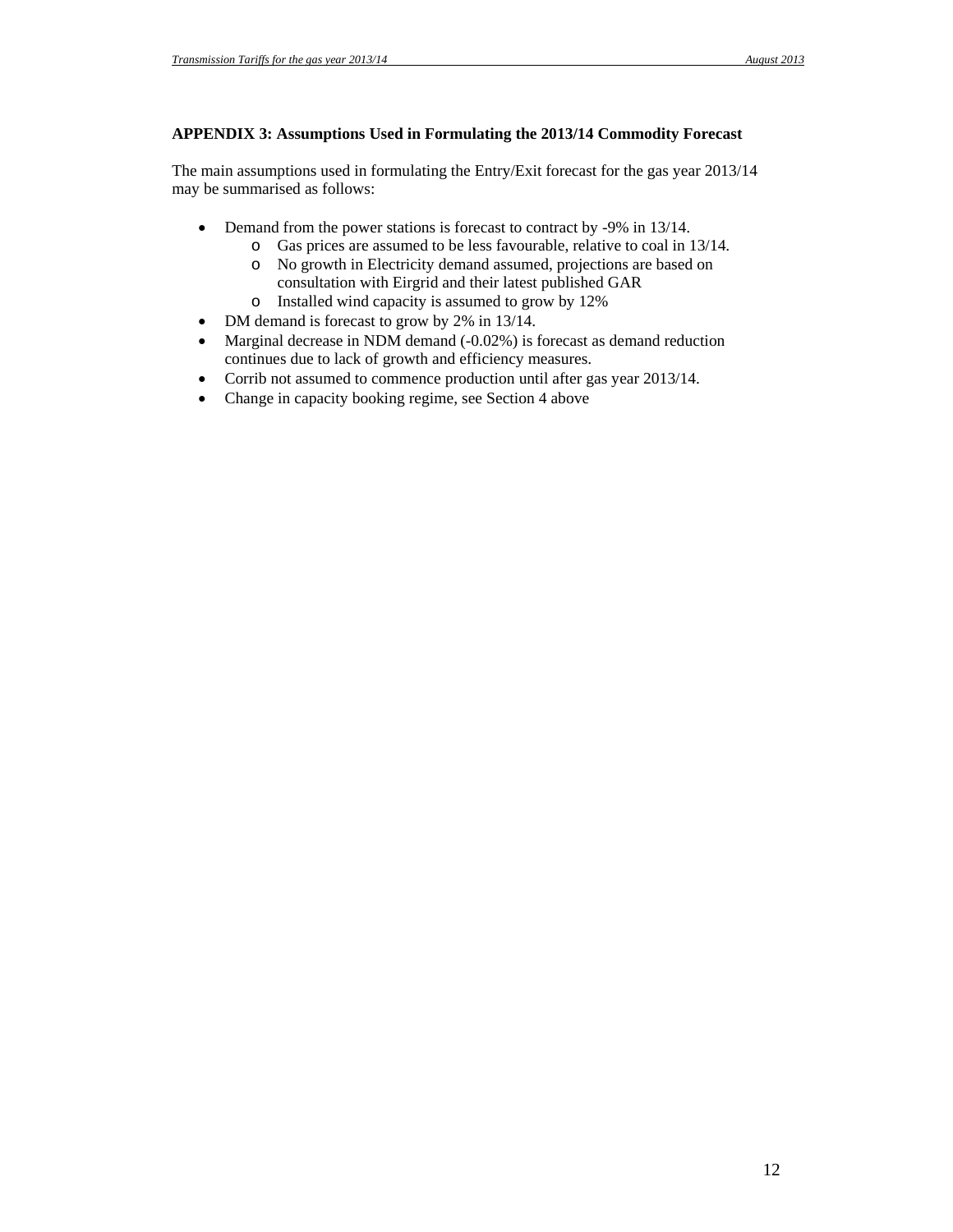# **APPENDIX 4: Revenue Control Tariff Calculation**

| <b>INTERCONNECTOR TARIFF CALCULATION</b> | €m        |
|------------------------------------------|-----------|
| Revenue Allowed for 2013/14              | 62.55     |
|                                          | 2013/14   |
| Demand                                   |           |
| peak days GWh                            | 158.42    |
| commodity GWh                            | 47,218.74 |
| Tariff                                   |           |
| capacity - c per peak day kWh            | 35.5325   |
| commodity - c per kWh                    | 0.0132    |
| Revenue                                  |           |
| capacity                                 | 56.29     |
| commodity                                | 6.25      |
| Total                                    | 62.55     |
|                                          |           |
| <b>INCH TARIFF CALCULATION</b>           | €m        |

| INCH TARIFF CALCULATION       | €m      |
|-------------------------------|---------|
| Revenue Allowed for 2013/14   | 1.85    |
| Demand                        | 2013/14 |
| peak days GWh                 | 36.3    |
| commodity GWh                 | 3,903.4 |
| <b>Tariff</b>                 |         |
| capacity - c per peak day kWh | 4.5717  |
| commodity - c per kWh         | 0.0047  |
| Revenue                       |         |
| capacity                      | 1.66    |
| commodity                     | 0.18    |
| Total                         | 1.85    |
|                               |         |

| <b>ONSHORE TARIFF CALCULATION</b>                                 | €m        |  |
|-------------------------------------------------------------------|-----------|--|
| Revenue Allowed for 2013/14 *                                     | 133.22    |  |
| Demand                                                            | 2013/14   |  |
| peak days GWh                                                     | 235.52    |  |
| commodity GWh                                                     | 49,800.17 |  |
| Tariff                                                            |           |  |
| capacity - c per peak day kWh                                     | 50.9093   |  |
| commodity - c per kWh                                             | 0.0268    |  |
| Revenue                                                           |           |  |
| capacity                                                          | 119.90    |  |
| commodity                                                         | 13.32     |  |
| Total                                                             | 133.22    |  |
|                                                                   |           |  |
| * Total allowed Revenue (€137.96m) less 3.4% allocated to Revenue |           |  |
| forecasted to be recovered from Short Term Capacity Bookings      |           |  |